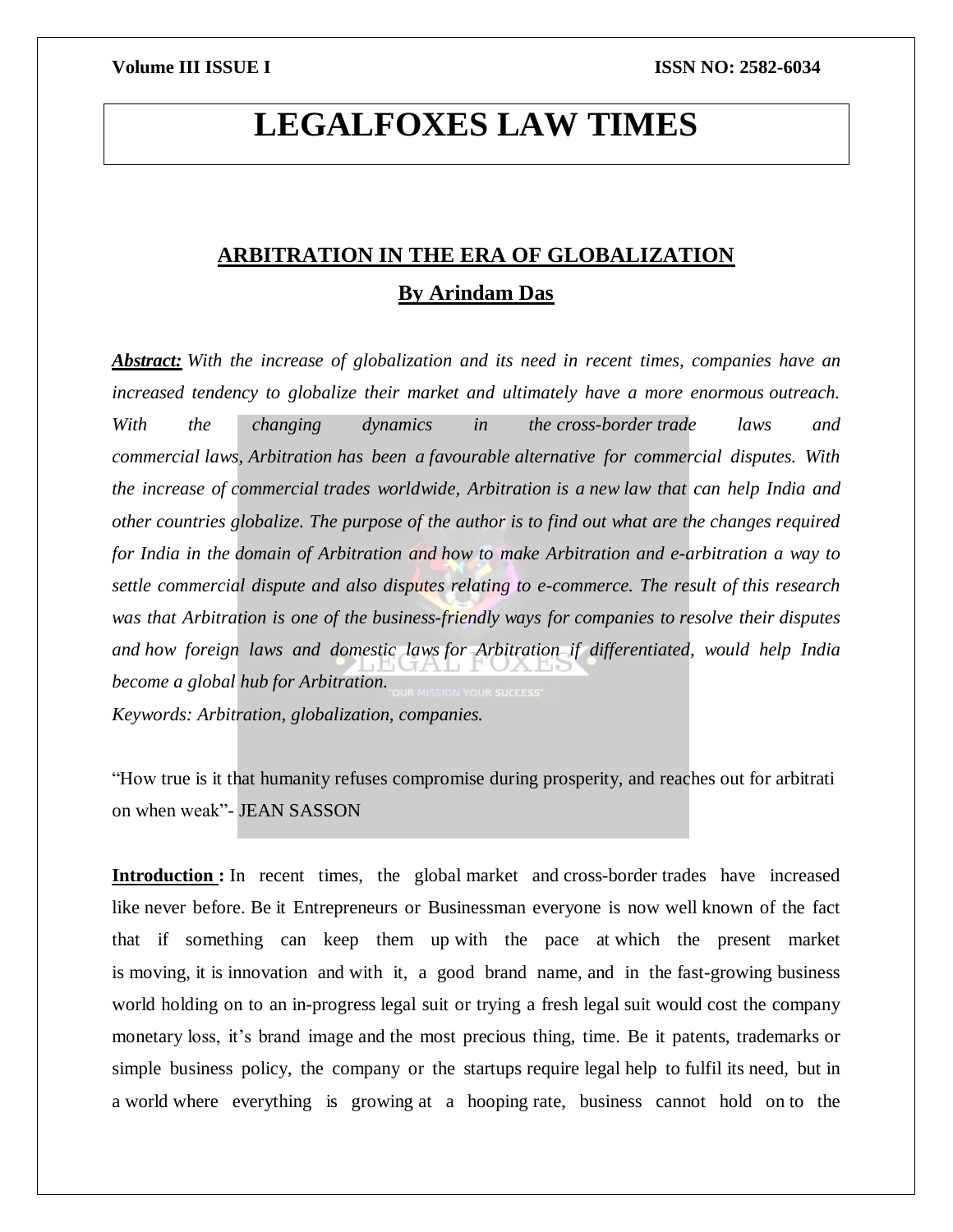endemic delay of the Indian Legal System. Here comes the World's next big thing in the field of law "Arbitration" which is a part of Alternative Dispute Resolution.

When India and all other countries are looking forward to globalization, Arbitration has become a default setting for commercial disputes in India and the world at large. The economic development in the era of globalization also gave rise to increase of business transaction. With the increase in globalization and the outreach of it to different countries, what makes some countries a less preferred place of doing business is the complicated laws and regulations of that particular country. Arbitration or International commercial Arbitration plays a significant role here by easing or instead fastening the process of entering into a foreign market which allows companies to focus more on the company's business.

**Arbitration in the era of Globalization:** It is not wrong to say that we are living with a social life which is largely determined by global process. Globalization is the word used to describe the growing interdependence of the world's economies, cultures, and populations, brought about by cross border trade in goods and services, technology and flow of investment, economic partnerships to facilitate these movements over many centuries.<sup>[\[1\]](https://word-edit.officeapps.live.com/we/wordeditorframe.aspx?new=1&ui=en-US&rs=en-US&hid=LhiTjmwnB02WAu%2BEoPNrPQ.0&wopisrc=https%3A%2F%2Fwopi.onedrive.com%2Fwopi%2Ffiles%2FB063C91436CC1FD6!688&wdnewandopenct=1629287700794&wdprevioussession=4212dee7-eb70-4b78-a253-e2baaf374449&wdorigin=Unknown&wdo=2&wde=docx&sc=host%3D%26qt%3DFolders&mscc=1&wdp=0&uih=OneDrive&jsapi=1&jsapiver=v2&corrid=ac5aa7d2-844b-478f-91c5-2fd135a2b0ec&usid=ac5aa7d2-844b-478f-91c5-2fd135a2b0ec&newsession=1&sftc=1&wdredirectionreason=Unified_SingleFlush#_ftn1)</sup> The arbitration word has been derived from the Latin word arbitration which means the power to get things done, according to the "wisdom".<sup>[\[2\]](https://word-edit.officeapps.live.com/we/wordeditorframe.aspx?new=1&ui=en-US&rs=en-US&hid=LhiTjmwnB02WAu%2BEoPNrPQ.0&wopisrc=https%3A%2F%2Fwopi.onedrive.com%2Fwopi%2Ffiles%2FB063C91436CC1FD6!688&wdnewandopenct=1629287700794&wdprevioussession=4212dee7-eb70-4b78-a253-e2baaf374449&wdorigin=Unknown&wdo=2&wde=docx&sc=host%3D%26qt%3DFolders&mscc=1&wdp=0&uih=OneDrive&jsapi=1&jsapiver=v2&corrid=ac5aa7d2-844b-478f-91c5-2fd135a2b0ec&usid=ac5aa7d2-844b-478f-91c5-2fd135a2b0ec&newsession=1&sftc=1&wdredirectionreason=Unified_SingleFlush#_ftn2)</sup> The economic development in the era of globalization also gave rise to the development of business transactions. Trading activity is one of the areas which support the economic activities in the community and has a prominent role to play in affecting the country's economy. The changes from the Arbitration Act, 1940 to the Arbitration and Conciliation Act, 1996 were done to keep up the pace with the changes of Arbitration laws in the international level. The Supreme Court in the case Konkan Railway Corporation Vs. Mehul Construction Company<sup>[\[3\]](https://word-edit.officeapps.live.com/we/wordeditorframe.aspx?new=1&ui=en-US&rs=en-US&hid=LhiTjmwnB02WAu%2BEoPNrPQ.0&wopisrc=https%3A%2F%2Fwopi.onedrive.com%2Fwopi%2Ffiles%2FB063C91436CC1FD6!688&wdnewandopenct=1629287700794&wdprevioussession=4212dee7-eb70-4b78-a253-e2baaf374449&wdorigin=Unknown&wdo=2&wde=docx&sc=host%3D%26qt%3DFolders&mscc=1&wdp=0&uih=OneDrive&jsapi=1&jsapiver=v2&corrid=ac5aa7d2-844b-478f-91c5-2fd135a2b0ec&usid=ac5aa7d2-844b-478f-91c5-2fd135a2b0ec&newsession=1&sftc=1&wdredirectionreason=Unified_SingleFlush#_ftn3)</sup> observed "to attract the confidence of the international mercantile community and the growing volume of India's trade and commercial relationships with the rest of the world after the new liberalisation policy of the government."

The rapid growth of the Indian economy and the opening up of it to trade and commerce with the outside world has brought up challenges which has inevitably resulted in an outreach to the international law and alternative dispute resolution resulting in Arbitration. The present era of internet has made people realize two things, firstly, Awareness of various international practices related to Indian Arbitration laws. Secondly, the understanding of deficiencies in the Indian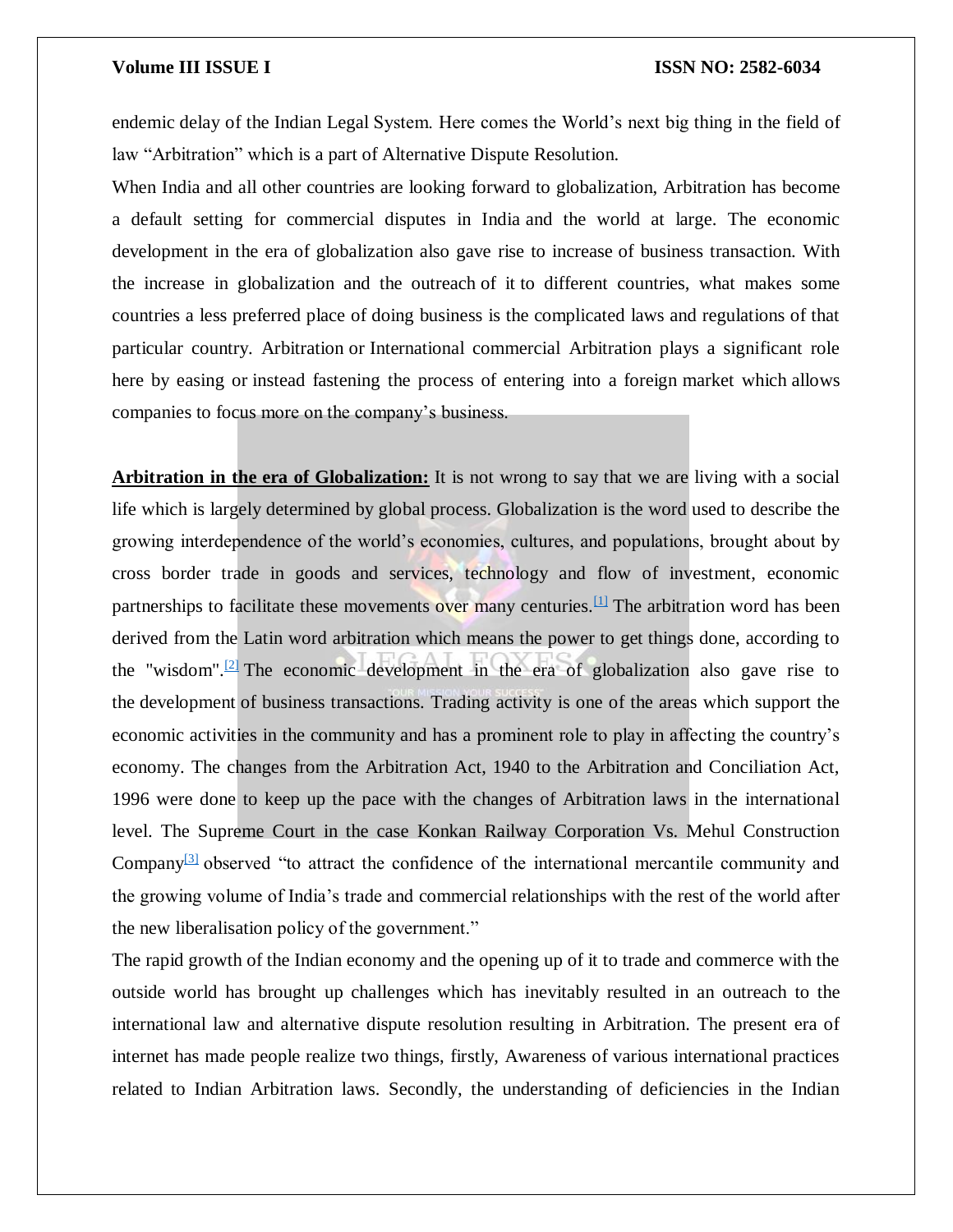version of Arbitration laws. Although being aware of the fact of the deficiencies related to Indian Arbitration laws. The slow process of legislatures and policy makers have resulted in an everincreasing interference of the judiciary to fill up the deficiencies, which led to debated interpretation to the Arbitration and Conciliation Act, 1996 which has been exhibited at the judgement of the Supreme Court in Bharat Aluminium Co. Vs. Kaiser Aluminium Technical Services.<sup>[\[4\]](https://word-edit.officeapps.live.com/we/wordeditorframe.aspx?new=1&ui=en-US&rs=en-US&hid=LhiTjmwnB02WAu%2BEoPNrPQ.0&wopisrc=https%3A%2F%2Fwopi.onedrive.com%2Fwopi%2Ffiles%2FB063C91436CC1FD6!688&wdnewandopenct=1629287700794&wdprevioussession=4212dee7-eb70-4b78-a253-e2baaf374449&wdorigin=Unknown&wdo=2&wde=docx&sc=host%3D%26qt%3DFolders&mscc=1&wdp=0&uih=OneDrive&jsapi=1&jsapiver=v2&corrid=ac5aa7d2-844b-478f-91c5-2fd135a2b0ec&usid=ac5aa7d2-844b-478f-91c5-2fd135a2b0ec&newsession=1&sftc=1&wdredirectionreason=Unified_SingleFlush#_ftn4)</sup> In a nutshell, the judgement by the supreme court was that the Arbitration and the conciliation Act does not apply to foreign seated international Arbitration. Section 2(7) of the Arbitration and Conciliation Act is to not distinguish the 'domestic arbitration' from 'international arbitration' but to distinguish 'domestic Arbitration' from 'foreign Arbitration'.

**Arbitration process around the globe:** If something in law is multijurisdictional and transnational, it is international commercial Arbitration. India has acquired great importance in the foreign market as an advancing economic power, and also secured its position as an important player in the international market of trade and commerce. Although the Indian arbitration law continues to cater the specific needs of the Indian citizens, it is at par with the best arbitration practice around the globe pertinently the arbitration laws in India, Arbitration and Conciliation Act, 1996 traces its genesis to the UNICTRAL Model law which has been accepted globally as the standard for arbitral proceedings. The three most relevant places as a hub of arbitration practices are United States, United Kingdom, Singapore.

*Comparative Analysis of U.S.A and India:* The Federal Arbitration Act govern Arbitration conducted at the federal and the state level in the United States. Unlike the Indian Arbitration laws, the Federal Arbitration Act have not been based and structured on the UNICTRAL Model law. It has been enacted in February 12, 1925. The aim of the act was for congress to allow alternative dispute resolution. The Federal Arbitration Act applies to all types of Arbitration Contracts, and also applies to state laws but several states adopt independent arbitration statutes pertaining to international commercial Arbitration.[\[5\]](https://word-edit.officeapps.live.com/we/wordeditorframe.aspx?new=1&ui=en-US&rs=en-US&hid=LhiTjmwnB02WAu%2BEoPNrPQ.0&wopisrc=https%3A%2F%2Fwopi.onedrive.com%2Fwopi%2Ffiles%2FB063C91436CC1FD6!688&wdnewandopenct=1629287700794&wdprevioussession=4212dee7-eb70-4b78-a253-e2baaf374449&wdorigin=Unknown&wdo=2&wde=docx&sc=host%3D%26qt%3DFolders&mscc=1&wdp=0&uih=OneDrive&jsapi=1&jsapiver=v2&corrid=ac5aa7d2-844b-478f-91c5-2fd135a2b0ec&usid=ac5aa7d2-844b-478f-91c5-2fd135a2b0ec&newsession=1&sftc=1&wdredirectionreason=Unified_SingleFlush#_ftn5) The Arbitration laws in India has been critiqued on intervening of the judiciary. The law commission of India has also advised on the need to balance out the scope of the judicial intervention, in order to make the judiciary a vital institution reinforcing Arbitration, rather than impending the growth. The purposed amendments to the Arbitration and Conciliation Act, 1996, which have been elaborately discussed in the subsequent sections, inter alia aim towards ensuring this balance.<sup>[\[6\]](https://word-edit.officeapps.live.com/we/wordeditorframe.aspx?new=1&ui=en-US&rs=en-US&hid=LhiTjmwnB02WAu%2BEoPNrPQ.0&wopisrc=https%3A%2F%2Fwopi.onedrive.com%2Fwopi%2Ffiles%2FB063C91436CC1FD6!688&wdnewandopenct=1629287700794&wdprevioussession=4212dee7-eb70-4b78-a253-e2baaf374449&wdorigin=Unknown&wdo=2&wde=docx&sc=host%3D%26qt%3DFolders&mscc=1&wdp=0&uih=OneDrive&jsapi=1&jsapiver=v2&corrid=ac5aa7d2-844b-478f-91c5-2fd135a2b0ec&usid=ac5aa7d2-844b-478f-91c5-2fd135a2b0ec&newsession=1&sftc=1&wdredirectionreason=Unified_SingleFlush#_ftn6)</sup>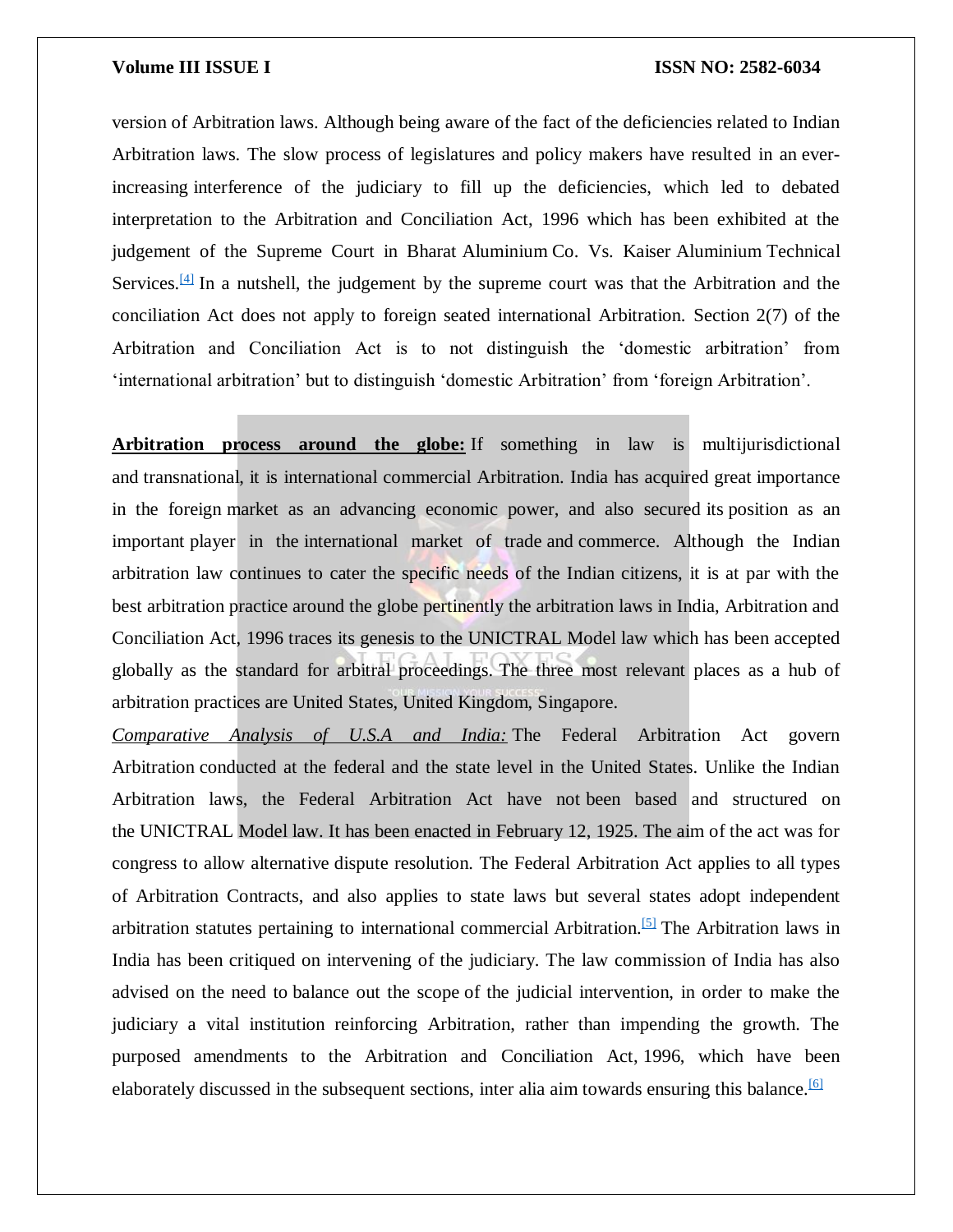*Comparative Analysis of United Kingdom and India:* Unlike the United States's Federal Arbitration Act, the English Arbitration regime is similar to the Indian Arbitration Laws and also follows the UNICTRAL Model. The Indian Arbitration Act focuses and is more tilted towards Judicial review, The grounds in the case of the English Arbitration regime may be similar to the Federal Arbitration Act but their enforcement is more liberal.

There are a lot of similarities between the English Arbitration and the Indian Arbitration, although being similar in fields like respect to the judicial reviews Indian Arbitration should have a more liberal approach for ensuring high standards of neutrality of arbitrators and an adherence to ensure a faster process.

*Comparative Analysis of Singapore and India:* Singapore is one of the most sought-after seats for Arbitration in Asia. The geographical advantage of Singapore has been enhanced by other factors. Singapore is a modern, clean and extremely efficient country with an excellent infrastructure and world class communications. Added to this, it's government and courts have a reputation for integrity and competence which are second to none. Singapore offers the efficiency, integrity and skills of Switzerland and London in the heart of Asia. The courts have proven to be very knowledge-able on international Arbitration and are extremely supportive of it.<sup>[\[7\]](https://word-edit.officeapps.live.com/we/wordeditorframe.aspx?new=1&ui=en-US&rs=en-US&hid=LhiTjmwnB02WAu%2BEoPNrPQ.0&wopisrc=https%3A%2F%2Fwopi.onedrive.com%2Fwopi%2Ffiles%2FB063C91436CC1FD6!688&wdnewandopenct=1629287700794&wdprevioussession=4212dee7-eb70-4b78-a253-e2baaf374449&wdorigin=Unknown&wdo=2&wde=docx&sc=host%3D%26qt%3DFolders&mscc=1&wdp=0&uih=OneDrive&jsapi=1&jsapiver=v2&corrid=ac5aa7d2-844b-478f-91c5-2fd135a2b0ec&usid=ac5aa7d2-844b-478f-91c5-2fd135a2b0ec&newsession=1&sftc=1&wdredirectionreason=Unified_SingleFlush#_ftn7)</sup> Singapore's switch to the Model Law also traces a similar course, as was traversed by Indian law governing commercial Arbitration, both domestic and international. Despite having a common normative basis, the significant difference between Indian and Singaporean legal regimes governing Arbitration is the extensive flexibility available to parties to choose their preferred legal regime. Unlike India, parties to a non-international arbitration, with its seat in Singapore, are at liberty to 'opt in' to the procedure established under their International Arbitration Statute, instead of the local Arbitration Act. Exercising this option would place such an arbitration under a system where judicial intervention and oversight are  $limited.<sup>[8]</sup>$  $limited.<sup>[8]</sup>$  $limited.<sup>[8]</sup>$ 

**Making India the Global Hub for Arbitration:** As a developing country and a country that has a low labour cost in respect to other nations, India has recently been a hub for companies which tends to do business at the global level but the complicated laws of the country make it tough for them. To make India a global market for the world, it is important that we understand the needs of the outside world and incorporate the best practices for creating India into a global hub for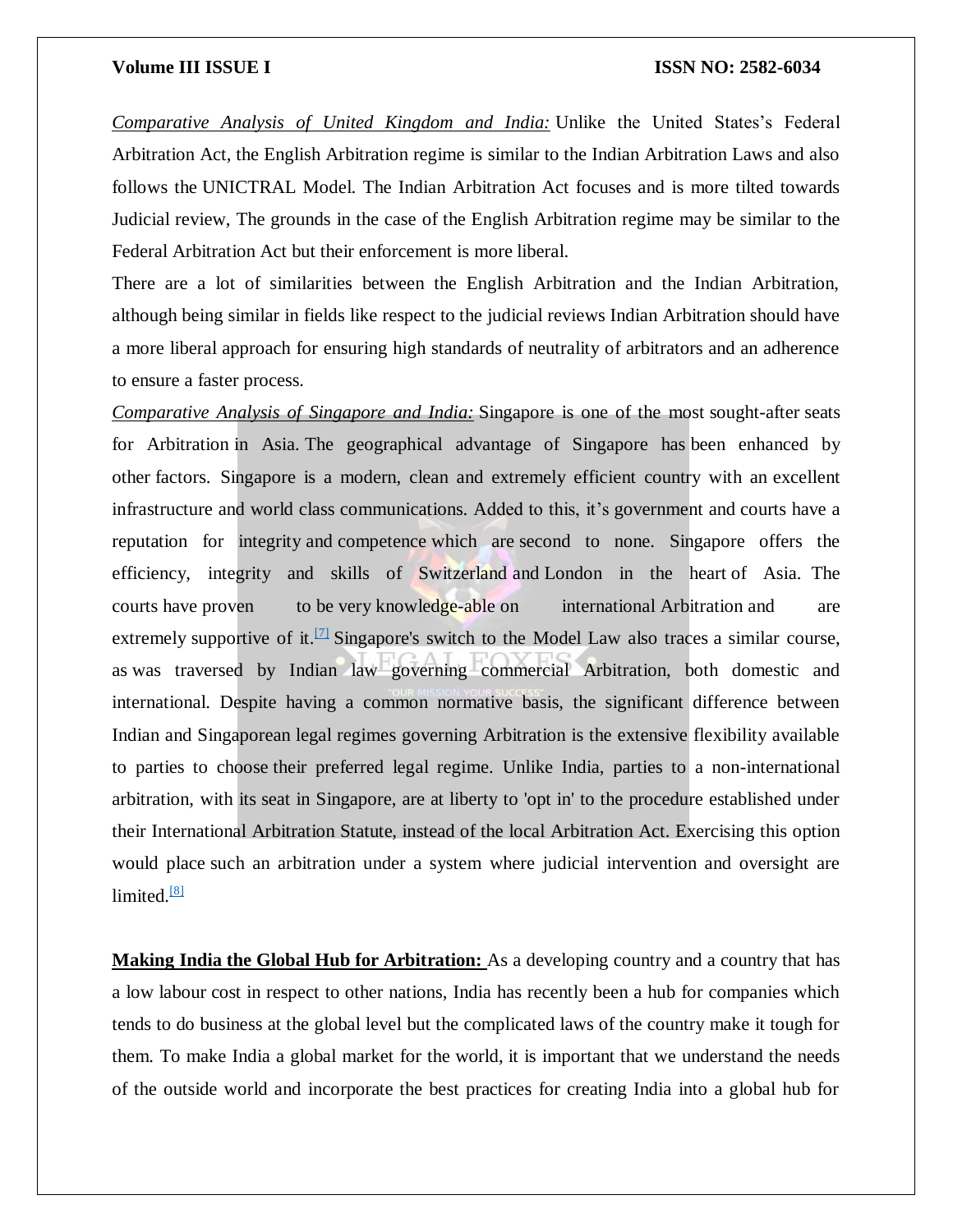Arbitration. To increase the ongoing trade and cross border transactions we must try to restructure the Arbitral Institutions and laws to make the process business and people friendly. To restructure the Arbitration laws and Arbitral Institutions India can think of setting up Arbitral institutions in and around the country like the courts, India can think of setting up a dedicated bar, the country must keep a check on the disposals of the procedures, to conclude with the arbitration laws can be made separately for domestic Arbitration and international Arbitration respectively like the laws in Singapore.

**Enforcement of Arbitral Awards:** Arbitral awards is a determination on the merits by an arbitration tribunal, and is analogous to the judgement in the court of law.<sup>[\[9\]](https://word-edit.officeapps.live.com/we/wordeditorframe.aspx?new=1&ui=en-US&rs=en-US&hid=LhiTjmwnB02WAu%2BEoPNrPQ.0&wopisrc=https%3A%2F%2Fwopi.onedrive.com%2Fwopi%2Ffiles%2FB063C91436CC1FD6!688&wdnewandopenct=1629287700794&wdprevioussession=4212dee7-eb70-4b78-a253-e2baaf374449&wdorigin=Unknown&wdo=2&wde=docx&sc=host%3D%26qt%3DFolders&mscc=1&wdp=0&uih=OneDrive&jsapi=1&jsapiver=v2&corrid=ac5aa7d2-844b-478f-91c5-2fd135a2b0ec&usid=ac5aa7d2-844b-478f-91c5-2fd135a2b0ec&newsession=1&sftc=1&wdredirectionreason=Unified_SingleFlush#_ftn9)</sup> Although there has been a differentiation in the Domestic Awards and Foreign Awards there is no separate law for it. In the case of Domestic Arbitral awards, the Award holder have to wait for a tenure of three months after the receipt of the award prior to applying for enforcement and execution. During this period, the awards may be challenged as per section 34 of the Indian Arbitration and Conciliation Act. After the tenure of three months there can be no further challenges. In the case of Foreign Arbitral Awards, India has signed to the Convention on the recognition and enforcement of Foreign Arbitral awards,1958, In New York convention and also in the Geneva conventions. If a party receives a binding award from the country which is signed to these conventions, the awards would be enforceable in India.

**E-Arbitration and the Indian Legal System:** With the emergence of increase in the crossborder trades and the emergence of the global markets throughout the world what has increased the most with it is the use of Internet. Information Technology, hereinafter referred to as IT has taken over a lot of things, be it booking a cab or managing your wedding everything is now possible through internet. With the changes in life of a human being, IT has brought a change in the traditional arbitral practices and procedures. To keep up with these developments a, lot of arbitral tribunals around the globe have adopted E-Arbitration Concept out of which ICC has taken a great lead and has issued guidelines for the use of IT in Arbitration. Electronic Mails, Voice over internet and a lot more similar technology has created a way for E- Arbitration to flourish in India and the world at a large. But to have E-Arbitration as a process in India like the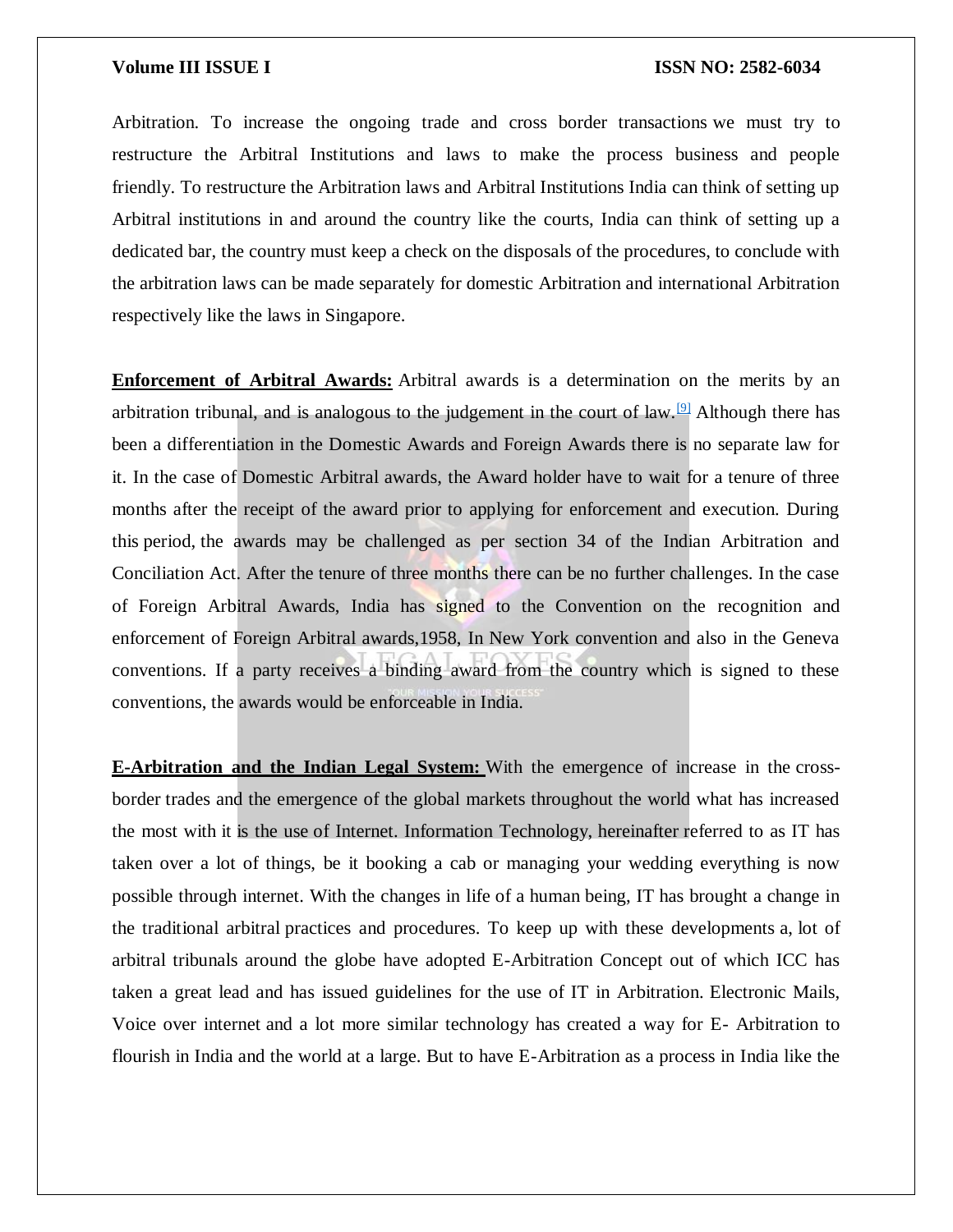traditional arbitration process there needs to be a change in a few issues to match it up. The issues are Arbitral Agreements, Arbitral Proceedings and Arbitral Awards.

*Arbitral Agreements:* To submit or refer a dispute to E-Arbitration there are three conditions precedents that needs to be fulfilled. To begin with there must be an existing E-contract containing an E-Arbitration clause, furthermore the contract providing for E-Arbitration shall be in written form and to conclude a reference to E-Arbitration after the dispute has arisen. The agreement entered by the parties to refer the Arbitral tribunal. The agreement that would be joined by the parties to refer the arbitral tribunal must comply with section 10 of the Indian Contract Act, 1872. Section 7 of the Arbitration and Conciliation Act defines Arbitral Agreements, which means for an E-Arbitration clause to be valid, it must pass the test of Section 7 of the Arbitration and Conciliation Act. In the case of Shakti Bhog and Trimax the Hon'ble Supreme Court held that validity of arbitration agreements entered into by the exchange of E-Mails though no formal agreements in writing signed by the parties had come into existence. Section 4 of the Information Technology Act,2000 states as to where any law provides that information or any other matter shall be in writing or in typewritten or printed form, then notwithstanding anything contained in such laws, such requirements shall be deemed to have been satisfied if such information or matter is

- a. Rendered or made available in an electronic form and;
- b. Accessible so as to be usable for a subsequent reference  $\frac{1101}{2}$

There are a set of arbitration rules which are one of the most commonly used guidelines which serve as a model clause:

- 1. UNICTRAL Arbitration and Conciliation Rules.
- 2. WIPO's Arbitration and Mediation Rules
- 3. LCIA's Model Clauses for Arbitration Rules.
- 4. ICC Rules of Arbitration and ICC Rules of Optional Conciliation
- 5. International Centre for Settlements of Investment disputes
- 6. American Arbitration Associations Model Clauses for Arbitration Rules

*Arbitral proceedings:* The Party's Autonomy is one factor that plays a vital role in determining the conduct of the Arbitral proceedings, and the right to change the rules of the procedures lies with the parties, whenever they want. Article IV of the European Convention and Article  $V(1)(d)$ of the New York Convention brings out somewhat similar where the former allows the parties to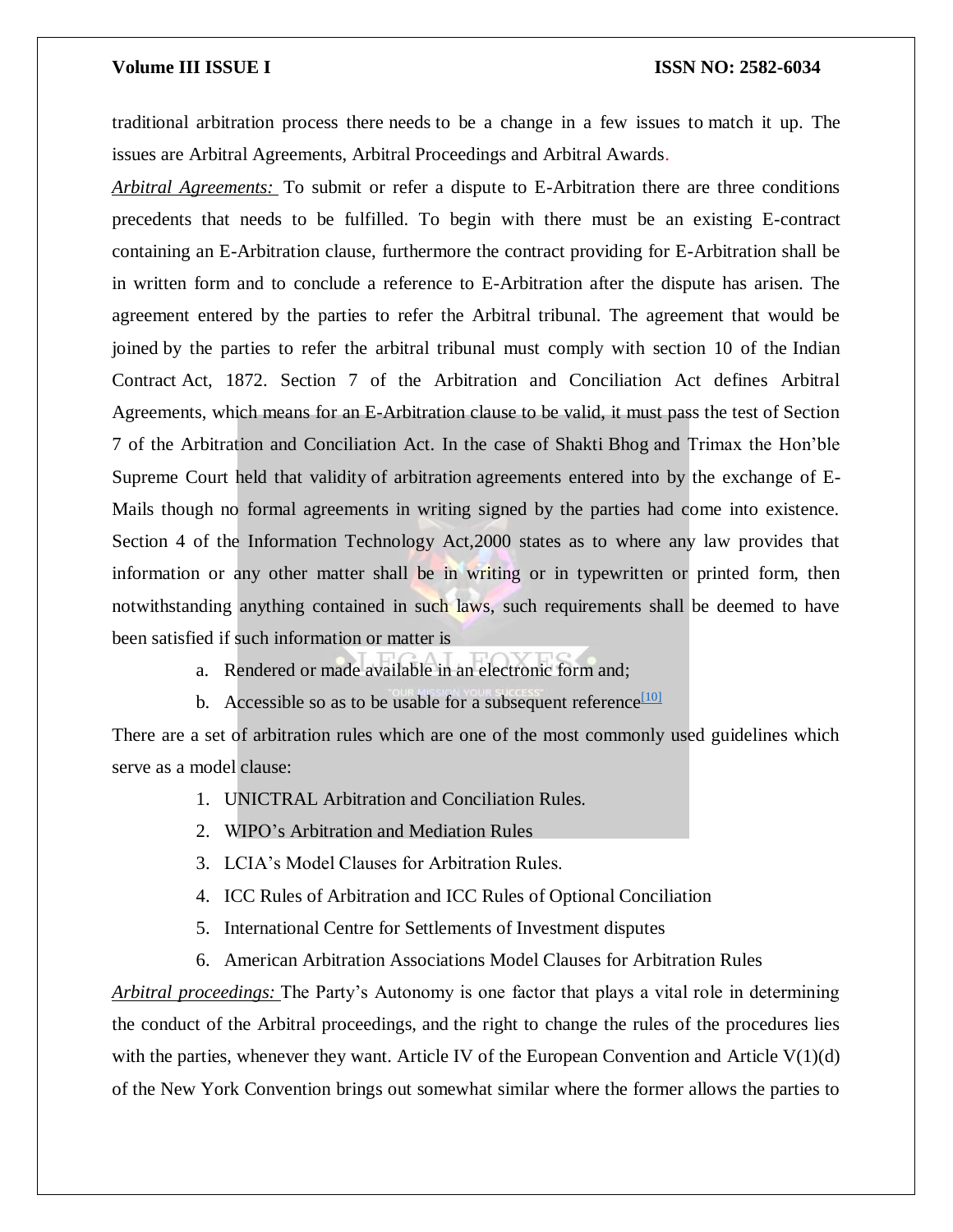freely organize the Arbitration by agreement, and the later says that the enforcement of the award may be refused if the procedure is not according to the parties. The UNICTRAL Model and the Arbitration and Conciliation Act allows that if parties agree to the use of online mode or electronic modes to conduct arbitral proceedings. Section 18 and 12 of the Arbitration and Conciliation Act is relevant to equal access to information. There must be a clarity between parties, for which the provisions of the Arbitration rules which are applicable must be inter alia, in a written form or a physical appearance of the parties before the tribunals.

In E-Arbitration parties may decide to conduct proceedings online and through electronic mode, hear expert opinions, examine and cross examine parties via technology which may also hinder the use of Technology into Arbitration and ultimately creating E-Arbitration as an alternative for Traditional Arbitration process.

*Arbitral Awards:* Section 31(1) of the Arbitration and Conciliation Act requires an arbitral award shall be made in writing and shall be signed by the members of the arbitral tribunal.<sup>[\[11\]](https://word-edit.officeapps.live.com/we/wordeditorframe.aspx?new=1&ui=en-US&rs=en-US&hid=LhiTjmwnB02WAu%2BEoPNrPQ.0&wopisrc=https%3A%2F%2Fwopi.onedrive.com%2Fwopi%2Ffiles%2FB063C91436CC1FD6!688&wdnewandopenct=1629287700794&wdprevioussession=4212dee7-eb70-4b78-a253-e2baaf374449&wdorigin=Unknown&wdo=2&wde=docx&sc=host%3D%26qt%3DFolders&mscc=1&wdp=0&uih=OneDrive&jsapi=1&jsapiver=v2&corrid=ac5aa7d2-844b-478f-91c5-2fd135a2b0ec&usid=ac5aa7d2-844b-478f-91c5-2fd135a2b0ec&newsession=1&sftc=1&wdredirectionreason=Unified_SingleFlush#_ftn11)</sup> To fulfil this clause and keep the process technology and online based, the written arbitral awards may be sent to the parties by scanned copies in PDF, JPEG or DOC form. Later, the original copy can be sent via post, courier or such equivalent services. The Arbitrator may affix a digital signature to make the copy authentic. Section 15 of the Information Technology Act in addition to section 11 of the Information Technology Act where the former secures digital signatures and the later allows Attribution, can be kept into view here. The process of E-Arbitration is fast, economically practical, time saving, but to increase the use of E-Arbitration and make it a reliable process, there must be a broader interpretation of statutes, in essence the Arbitration and Conciliation Act and the Information Technology Act.

**E-COMMERCE and settling disputes through ARBITRATION:** In the world of law, selling online is called with the term E-Commerce. Electronic Commerce has yet to have a term of formal. There are several terms which are known generally as E-Commerce, WEB Contract, and contracts of trade electronics.<sup>[\[12\]](https://word-edit.officeapps.live.com/we/wordeditorframe.aspx?new=1&ui=en-US&rs=en-US&hid=LhiTjmwnB02WAu%2BEoPNrPQ.0&wopisrc=https%3A%2F%2Fwopi.onedrive.com%2Fwopi%2Ffiles%2FB063C91436CC1FD6!688&wdnewandopenct=1629287700794&wdprevioussession=4212dee7-eb70-4b78-a253-e2baaf374449&wdorigin=Unknown&wdo=2&wde=docx&sc=host%3D%26qt%3DFolders&mscc=1&wdp=0&uih=OneDrive&jsapi=1&jsapiver=v2&corrid=ac5aa7d2-844b-478f-91c5-2fd135a2b0ec&usid=ac5aa7d2-844b-478f-91c5-2fd135a2b0ec&newsession=1&sftc=1&wdredirectionreason=Unified_SingleFlush#_ftn12)</sup> The e-commerce market today attracts millions of people worldwide. Commercial contracts are one of the domains of law that people are very casual about. Once a person agrees to the terms and conditions of a website it enters into a type of an econtract with the company and allows the particular website to have an access to things that are written in the contract. In the case of e-commerce facilities, it may happen so that the failure of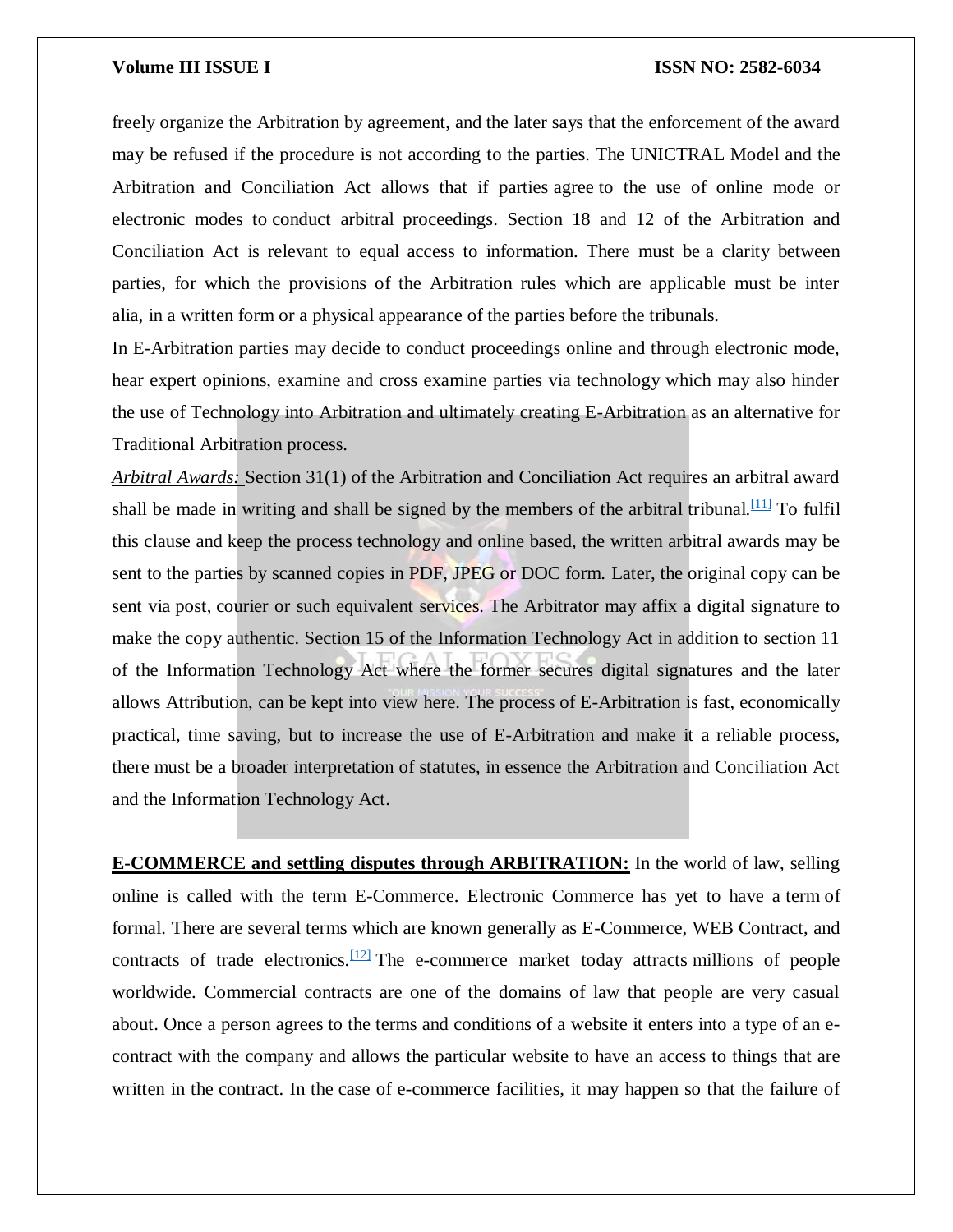commercial contracts can lead to disputes where the role of arbitration clause comes into play. The e-commerce sectors need online arbitration clauses because facing judicial proceedings in courts might be both costly and time taking.

Although Arbitration in e-commerce is still a small façade which would require time to reach its peak, the growing changes and the rate at which the country is globalizing needs technology based legal services as these offline legal services do not likely favour the ecommerce sector and the process of globalization at a large.

**Conclusion:** With the call for globalization and the introduction of several changes in law, there has been a clear preference for Arbitration in resolving the commercial disputes by companies, be it a multi-national company or a start-up. Everyone now believes in the outcome of Alternative dispute resolution techniques. India is a fast-growing economy whose prime aim is to make it a preferable market for global companies. To gain the interest of international market players, India requires to make its law more technology-based. To make India a global hub for Arbitration, with regular amendments as per the ongoing changes in the statutes of cross border trading, it also needs to bring in an altogether separate arbitral court and also to consider signing and ratifying international conventions and also extend the scope of recognition of arbitral awards to countries who are not reciprocating. While India is still in the process of developments in Arbitration laws of the country, the present sign of the change makes us optimistic.

### **Suggestions:**

- Creating Arbitral Institutions in the country so that the process of Arbitration becomes easier.
- Constituting a dedicated bar for the Arbitral Institutes by which the arbitral process will be fast.
- Online Arbitration and the installation of technology into law
- Join in hands with countries who are not reciprocating and extend the reach of arbitral awards
- Different laws for domestic and foreign Arbitration.
- Signature with more conventions so that the arbitration process becomes smooth and ultimately help India to become the global hub for Arbitration.